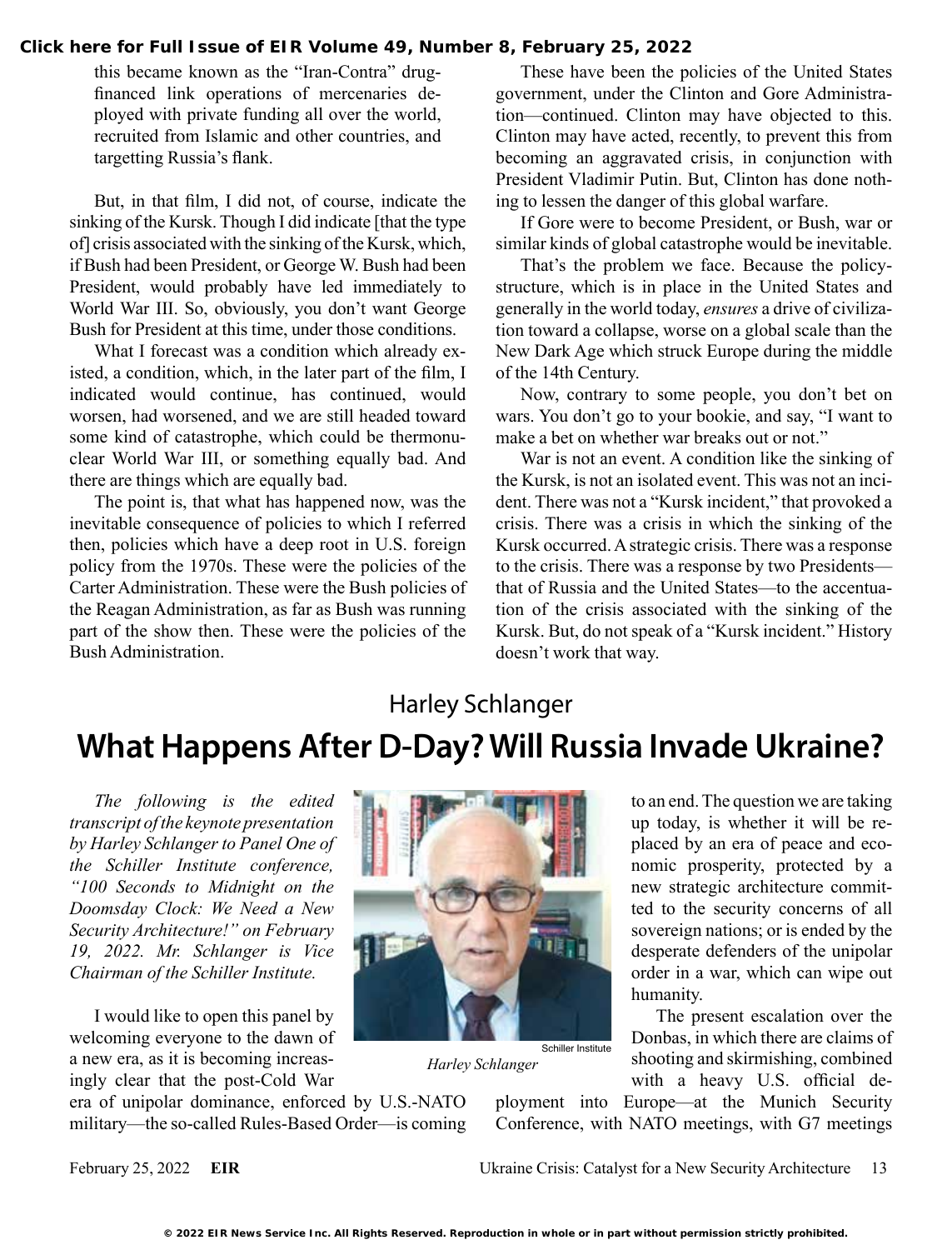and so on, all charging that Russia intends to invade Ukraine—shows that war is still on the agenda of the trans-Atlantic forces. President Biden himself, yesterday, said that he's convinced that Putin has made the decision to invade Ukraine. But that doesn't change the fact that the unipolar era is coming to an end.

## **Fatal Abandonment of Bretton Woods**

This is not something which was unforeseeable. In a series of statements, articles and webcasts, over the last five decades, the American economist and statesman Lyndon LaRouche insisted that that order which was consolidated on Aug. 15, 1971, with President Richard Nixon's actions ending the post-World War II Bretton Woods system, and replacing it with a speculative financial system of floating exchange rates, could not survive without resorting to Schachtian, or fascist economic policies, which would require military force to impose.

His 1971 forecast was confirmed with the bloody coup in Chile in 1973, which overthrew and murdered the elected President, Salvador Allende, and brought to power the Pinochet military dictatorship, which used brute force to impose "free market" reforms, of the "Chicago boys," who were directed from the U.S. by a network run by well-known synarchist George Shultz, who played a leading role in shaping U.S. economic and strategic policy from the early 1970s until his death last year.

The Chile operation was a test run for many similar regime change coups, and a model for "transitions" to free market policies, including that of the shock therapy policy imposed on Russia by the same networks following the collapse of the Soviet Union, in December 1991, and those running the Ukrainian economy after the February 2014 "Maidan" coup. Those who benefitted from these so-called "transitions" were largely the looters operating in financial centers in the City of London and Wall Street.

Another among many prescient statements from LaRouche was [one](https://larouchepub.com/lar/2003/3019sovrgn_states.html) issued by his presidential campaign on April 28, 2003, "A World of Sovereign Nation-States," which includes comments highly relevant today in examining the present strategic crisis.

In that piece, he examines the post-9/11 policy implemented by the Bush-Cheney Administration. He writes that the administration rejected one variety of imperial intent—the softer version of the British liberal imperial model—and adopted an approach which was a

more direct echo of what he called the "Roman imperial model," or that of the Nazis. This reflected the change which occurred after the collapse of the Soviet Union, when the decision was made by the West to reject an effort to achieve a mutually beneficial economic partnership with Russia, and instead pursue the construction of a unipolar world order.

## **The 'End of History'**

This was heralded by such things as: first, George H.W. Bush's proclamation, in the flush of victory against Iraq in Desert Storm, that we are seeing the emergence of a "New World Order." Secondly, the arrogant thesis of Francis Fukuyama that the "victory" in the Cold War over the Soviet system represents the "end of history," meaning the triumph of the Anglo-American version of free trade and "democracy," enforced by unilateral power of the U.S. military. The third example of this was the outlook of the Project for a New American Century grouping of neocons who launched the "endless wars" after 9/11, typified by Cheney, Rumsfeld, Wolfowitz, Kagan.

The characteristic statement of this crowd, which had been sponsored with funds and policies generated by the military-industrial complex of U.S. and British corporate cartels, was President George W. Bush's statement to the world in launching these wars, that "Either you're with us, or with the terrorists."

LaRouche wrote that the adoption of this Anglo-American assertion of total supremacy demoralized our European allies. Even as they might resist the threat implied by application of this doctrine—which is, that if you challenge this order, you will be the target—they wavered, "out of fearful regard for the hope that they might minimize the risk of becoming a virtually declared adversary of the U.S.A."

In this statement from 2003, he said that there could be resistance to these policies from nations which would be strong enough to intervene. He identified France, Germany, Russia, and China, but added that the change must come from the United States. This later became the basis of his proposed "Four Power" alliance, of China, Russia, India, and the United States, which combined, had the power to overcome the concentration of power in the hands of the global cartels responsible for running that increasingly disastrous policy imposed by those running the post-Cold War Order.

This order has been shaken by events of recent years, starting with the financial collapse in 2007-08.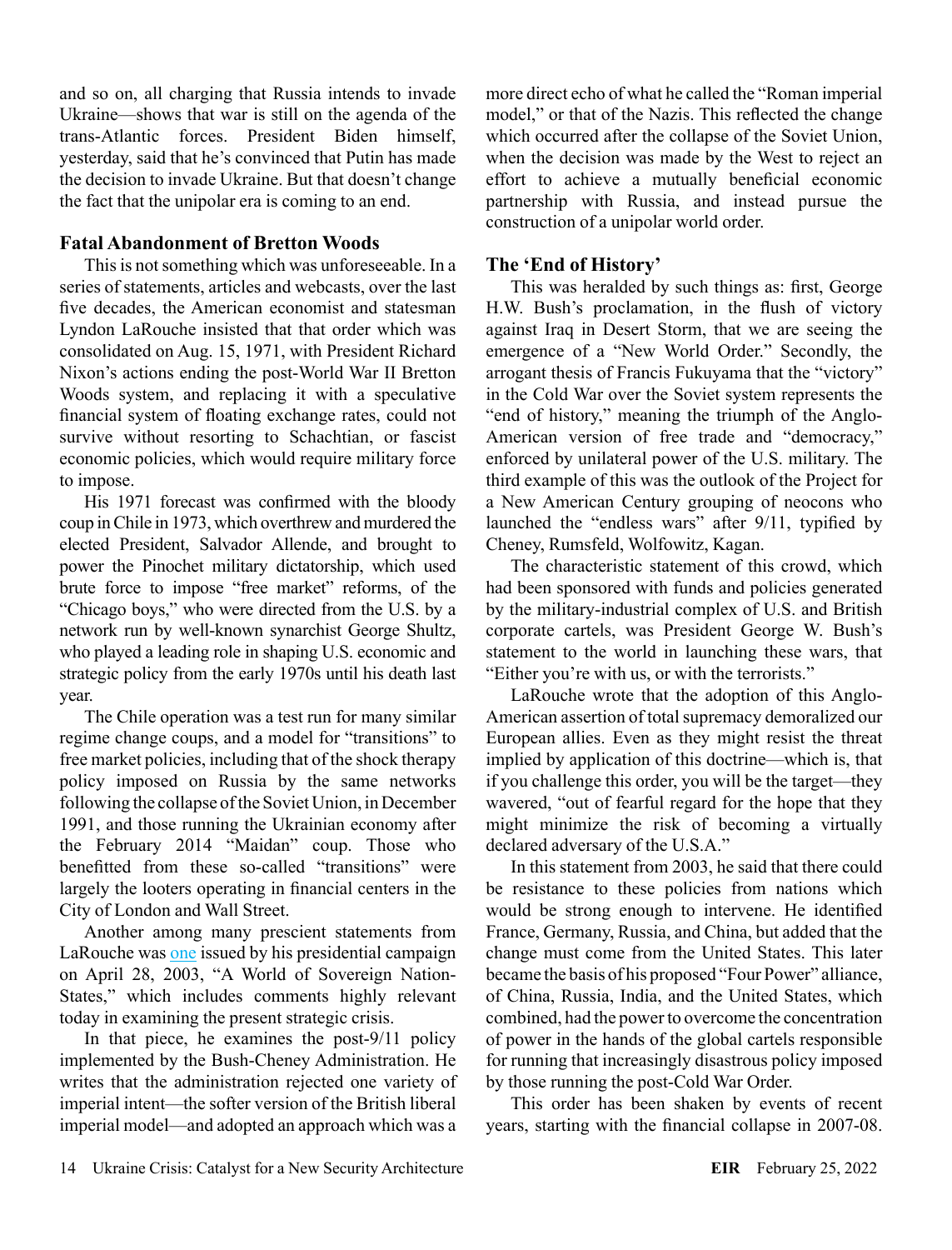The attempt to paper over the growing volumes of unpayable debt of all categories, adopted under the Obama Administration and carried out by the leading central banks, was capable of producing new bubbles, but not of generating a real economic recovery because that was never the intent. The "wall of money" policy was designed to bail out the speculators, while hollowing out what LaRouche called the "physical economy" of nations.

## **Resistance to the 'Great Reset'**

But one must never mistake liquidity for solvency. The latest "everything bubble" began collapsing in September 2019, and the attempt to protect the bloated, worthless financial assets on the books of the leading banks, insurance companies, hedge funds, pension funds, etc. with a "Great Reset," implies a new global financial system under the dictatorial control of central banks, under which all nations must surrender their sovereignty. This is something that Russia and China will not do.

Likewise, is the resistance to the global Green New Deal, based on the fraudulent idea of "man-made global warming," which the same elites of the rules-based order say can only be combatted by accepting a zerocarbon emissions policy, which would put an end to efficient forms of energy production using fossil fuels, such as coal, oil, and natural gas, and they would eliminate nuclear power. But at the COP26 conference in November of last year, there was a rebellion—yes, there was lip service paid by many for the need to eliminate carbon-based energy production, but it is being rejected in practice.

An example is the reaction of President Macky Sall of Senegal, Chairman of the African Union, who said of the agreement signed at COP26 that it is not workable. He said more than 800 million Africans need electricity, and it will not be provided by the Green technologies promoted by such phony projects as the European Union's Global Gateway program.

The unipolar order has also been shaken by the disastrous results in the "endless wars" conducted by the U.S. and NATO. And this is most significant. Trillions of dollars have been spent, millions of lives lostcontinuing up to today, as the sanctions regimes imposed by those who launched the wars, continue to threaten millions with starvation, lack of access to health care, fuel, etc., as in the case of Afghanistan, Yemen, Syria, Iran, and many others. There is a growing moral outcry

against these wars, while those who launched them are looking for cleaner ways to kill, as with the just concluded "Global Lightning 22" military exercise.

# **'It's Not about Ukraine'**

Finally, we get to the present crisis, with Ukraine at the center. It is not about Ukraine, as much as it is about the demand from Russian President Vladimir Putin, that the post-Cold War encroachment of NATO, through eastward movement, threatens Russian security and must end, with a return to the agreement reached in 1997. What has enabled Putin to make his demands now—demands for no NATO membership for Ukraine or Georgia, no NATO offensive weapons deployed to Ukraine, and a diplomatic resolution of the situation in eastern Ukraine based on implementing the Minsk Agreement—is that advances have been made in science which have allowed for a significant increase in the power of the Russian military; and secondly, the growing alliance with China, the other major target of the unilateralists.

The consolidation of this relationship between Putin and Xi Jinping, between Russia and China, during their Feb. 4 summit created an in-depth panic—actually, hysteria—among leading figures committed to the unipolar order, as can be seen in two statements. First from the *Daily Telegraph*, Feb. 4, in an article titled "Russia and China Rise from their Knees to Challenge U.S. Dominance." This is from the [newspaper] sometimes called the "Daily Torygraph" given its closeness to the ruling elites in the City of London. They write:

The message [from the joint statement issued] is anything but routine. At a moment of immense international tension, Russia and China are asserting the arrival of a new geopolitical era. From now on, the dominance of the U.S.-led global West will no longer be taken for granted or *tolerated*.

Even though this was in the British press, it's a true statement.

Then we had one from Fred Kempe, CEO and President of the Atlantic Council, one of the leading pro-war think-tanks, which was created in 1961 to keep the United States under the geopolitical direction of the British, and the British Empire. He issued a statement Feb. 6 titled, "The Audacious Putin-Xi Compact."